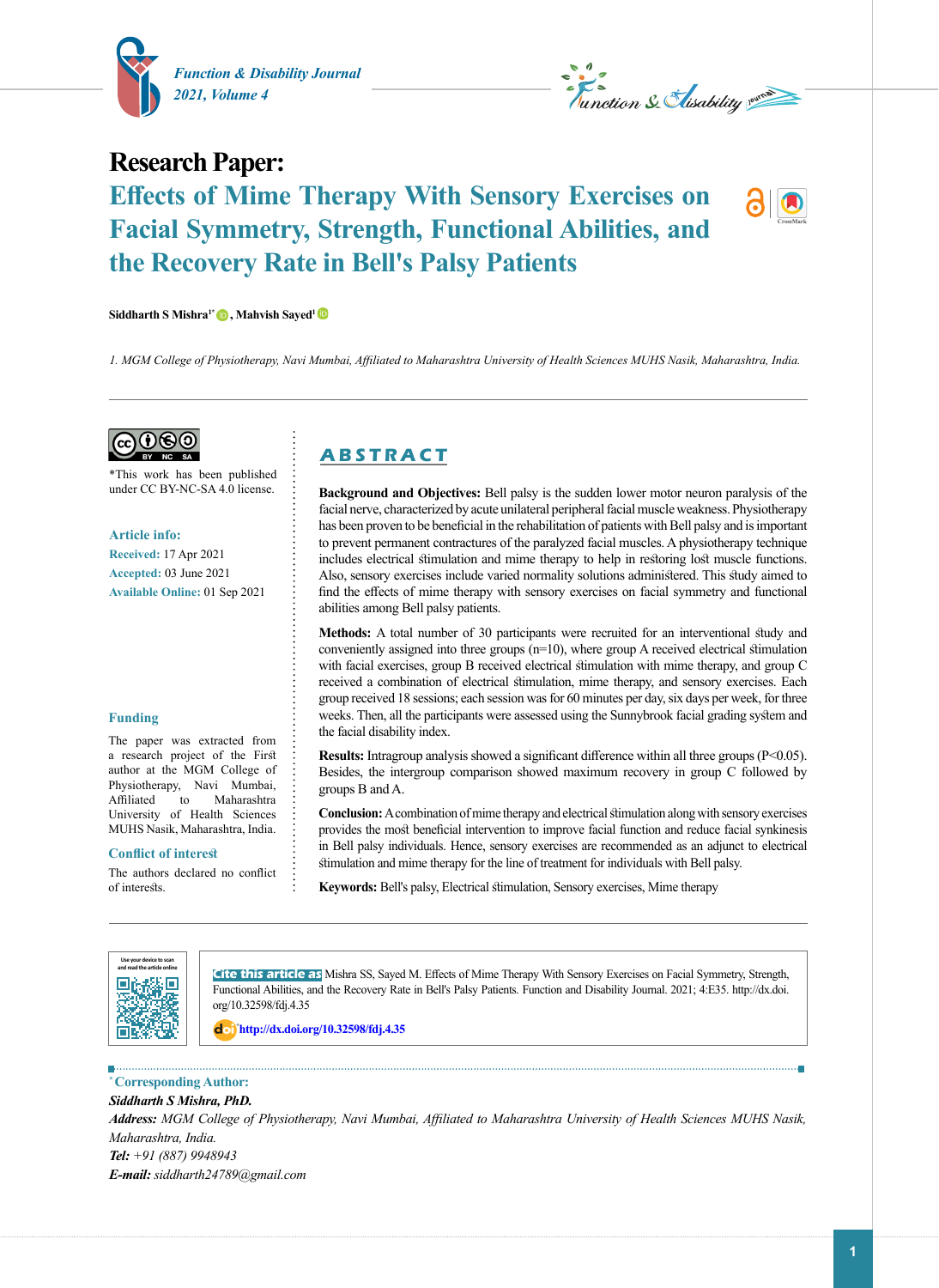

## *What is "already known" in this topic:*

*Bell's palsy results from a malfunction of the facial nerve that controls facial muscles that majorly results in the inability to generate any facial expression.*

 *What this article adds:*

**B**

*Using Mime Therapy and sensory exercise significantly influenced and improved facial nerve motor function in patients with Bell's Palsy.*

**Introduction**

ell palsy is a sudden lower motor neuron paralysis of the facial nerve and results in an asymmetry in the corner of the mouth,

inability to close the eye, disappearance of the nasolabial fold, and loss of the wrinkling of the skin of the forehead on the same side [\[1\].](#page-7-0) The annual incidence of Bell palsy is 15 to 30 per 100 000 population with no annual variation [\[2\].](#page-7-1) Seasonal differences in the incidence were noted with fewer cases during summer [\[3\].](#page-7-2) In 2016, the incidence rate of Bell palsy was 107 per 100 000 population. It was slightly but not significantly higher among women and rural communities. Besides, the highest age-specific rate was 40 to 49 years of age. Unilateral facial palsy accounts for 60% to 70% of all peripheral nerve damage cases [4, 5].

The patients develop unilateral facial weakness, numbness or pain around the ear, eyelid closure resulting in dry eyes, reduction in the taste, and hypersensitivity to sound within three days. Symptoms typically peak from 1 to 2 weeks and then gradually resolve over three weeks to three months or more [\[6-8\]](#page-7-3). A comparative study proved that electrical stimulation is more effective in improving functional facial exercises, compared with hot packs [9]. Electrotherapeutic modalities include electrical stimulation, electromyography feedback, ultrasound, laser, and shortwave diathermy [10, 11]. Besides, mime therapy was created to help patients who experience limited or restricted facial movement or the loss of facial muscle control [\[12\]](#page-7-4). Mime therapy is a combination of mime and physiotherapy and aims to promote the symmetry of the face at rest and control synkinesis during movement [\[13\].](#page-7-5) Studies showed that mime therapy improved facial symmetry and functions more than conventional therapy and home exercise programs, in people with acute Bell palsy [\[12-15\]](#page-7-4).

Various sensory stimuli like warm liquids help in relaxing the oral musculature, whereas sweet or sour

stimuli stimulate salivary glands. According to the Rood approach, the varied intensity of stimuli can gauge to facilitate the Central Nervous System (CNS) response through special senses [\[16-18\].](#page-7-6) Gustatory stimuli refer to a chemical capability of activating taste cells. Several references have shown that different sensory stimuli like salt, lemon, coffee, etc activate gustatory stimuli that help in improving facial blood circulation [\[19\]](#page-7-7).

Different taste sensory stimuli with specific concentrations can also cause different facial expressions in an individual. Our study approach focuses on the comparison of effectiveness between conventional therapy, mime therapy, and sensory reeducation. Studies related to a particular topic of interest have been negligible in India. There is a need for literature that provides us with evidence for certain interventions that lead to improvement in the facial symmetry, expressions, and response to stimuli post-facial nerve palsy. A small number of studies have been performed on these domains, hence, this study aims to examine the effectiveness of mime therapy with sensory exercises and conventional therapy on facial symmetry and functional abilities in Bell palsy patients.

#### **Materials and Methods**

Ethical approval was obtained for the interventional study from the institutional ethical review board committee (N-EC/2019/SC/04/69). Also, each participant signed a written informed consent before the commencement of the comparative experimental study.

The sample size with 10 people in each group was calculated using the G×Power software, keeping the confidence level of 95% and error of 5%. Initially, 78 participants were screened for Bell palsy condition from three tertiary care health setups, and 36 participants met the inclusion and exclusion criteria. However, six participants were denied due to the unavailability of a transport facil-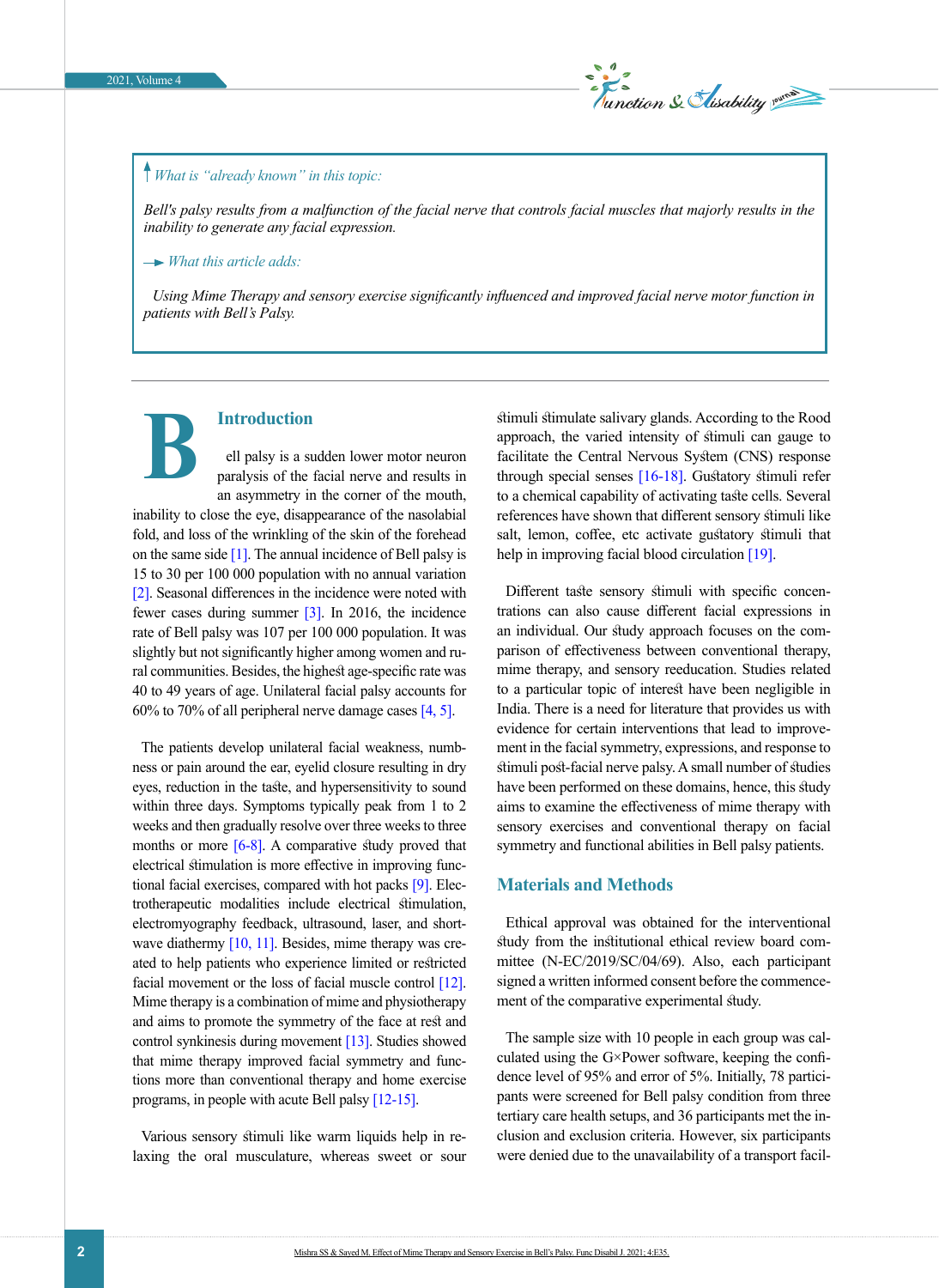

ity. Thus, 30 participants with Bell palsy were recruited from the outpatient and inpatient departments of two tertiary health care setups in Navi Mumbai, India. Participants were assigned into three treatment groups  $(n=10)$ using the simple random lottery method. At the treatment phase, group A received electrical stimulation with conventional therapy, group B received electrical stimulation with mime therapy, and group C received electrical stimulation with mime therapy and sensory exercises.

The inclusion criteria were the diagnosed acute cases of unilateral Bell palsy, the age range of 18 to 59 years, all genders, and intact taste sensation. Whereas the chronic Bell palsy duration of more than three months, upper motor neuron lesion facial palsy, dental metal prosthesis, and uncooperative participants were excluded.

#### **Intervention**

All the participants were assessed on days 1 and 18, using the Sunnybrook facial grading system and the facial disability index by a principal investigator who was blinded to the participant treatment allocation curve. The facial disability index included a self-reported questionnaire, whereas the Sunnybrook facial grading system was assessed by the principal investigator. Each session was held for 60 minutes per day, six days per week, for three weeks. Procedures were explained before the protocol and delivered by the second investigator. All three groups received electrical stimulation in common.

**Group A** participants received electrical stimulation with conventional therapy.

Electrical stimulation: All protective and precautionary measures were taken care of before electrical stimulation. Before starting electrical stimulation as treatment, we plotted the strength-duration curve, which helped us to decide on the stimulation intensity of the interrupted galvanic current. The conductive carbon-impregnated silicon rubber type of electrode with spreadable conductive jelly was applied over the cervical area (C7). Penelectrode was used to stimulate the different motor points of facial muscles. After treatment, the gel was washed off from the electrode so that it was used for the next time [\[20-24\].](#page-7-8) The interrupted galvanic current was used at 100 ms of pulses duration, and intensity was increased to evoke muscle contraction; three sets of 30 minimal contractions were given  $[25]$ . The following muscles motor points were stimulated; frontalis, corrugator supercilii, orbicularis oculi, nasalis, risorius, orbicularis oris, the depressors of the lower lip, and the elevators of the upper lip. Then, conventional facial exercises were

performed in front of a mirror and included (1) passive raising an eyebrow; (2) passively eyebrows to be bought closer to each other; (3) passive opening and closing the eyes; (4) passive mouth blowing movement; and (5) passive smiling for 10 repetitions, three times a day  $[6]$ .

**Group B** participants received electrical stimulation with mime therapy. The electrical stimulation protocol remained the same. Mime therapy exercises were performed in front of a mirror. To begin with, the effleurage and kneading massage technique was applied over the entire face and neck daily, followed by the passive stretching exercise of the affected side. The last exercises included varied forms of expressions like surprise, sad, happy, anger, etc, which was followed by eye and lip closure exercises, lip movements on vocal with variations in amplitude and speed [\[13\]](#page-7-5).

**Group C** participants received electrical stimulation with mime therapy and sensory exercises. Electrical stimulation and mime therapy protocol remained the same. To start with the sensory exercise, patients were instructed about the exercise like administration of few drops of prepared solution, and participants were free to react to it. Later, they were rinsed with water after every administration of the 0-solution. Three strong solutions were prepared to outburst the taste buds, including bitter (coffee), sour (lemon), and salty (common salt). The solution was administered using a dropper of 1 ml over the protruded tongue of patients. Patients have to taste and swallow and respond openly according to the solution administered. These exercises were given after the completion of mime therapy. All three solutions were administered randomly, and facial responses were noted. All three groups received 18 sessions of therapy protocol. Moreover, every third session group C received sensory exercise (a total of six sessions). Each session included the administration of three solutions in random order.

#### **Outcome measures**

**Sunnybrook Facial Grading System (SFGS):** Facial symmetry was measured using the 13-item SFGS. The system includes three components: (1) resting symmetry, (2) the symmetry of voluntary movements, and (3) synkinesis [\[13,](#page-7-5) [14\].](#page-7-9) The SFGS has high reliability and repeatability which is good to excellent  $[20, 21]$  $[20, 21]$ . The variability of SFGS composite scores was the greatest and predominately seen during the voluntary movement of eyebrow-raising and lip-puckering [\[22\]](#page-8-0).

**Facial Disability Index (FDI):** The FDI helps to measure the difficulties of the face in activities of daily living,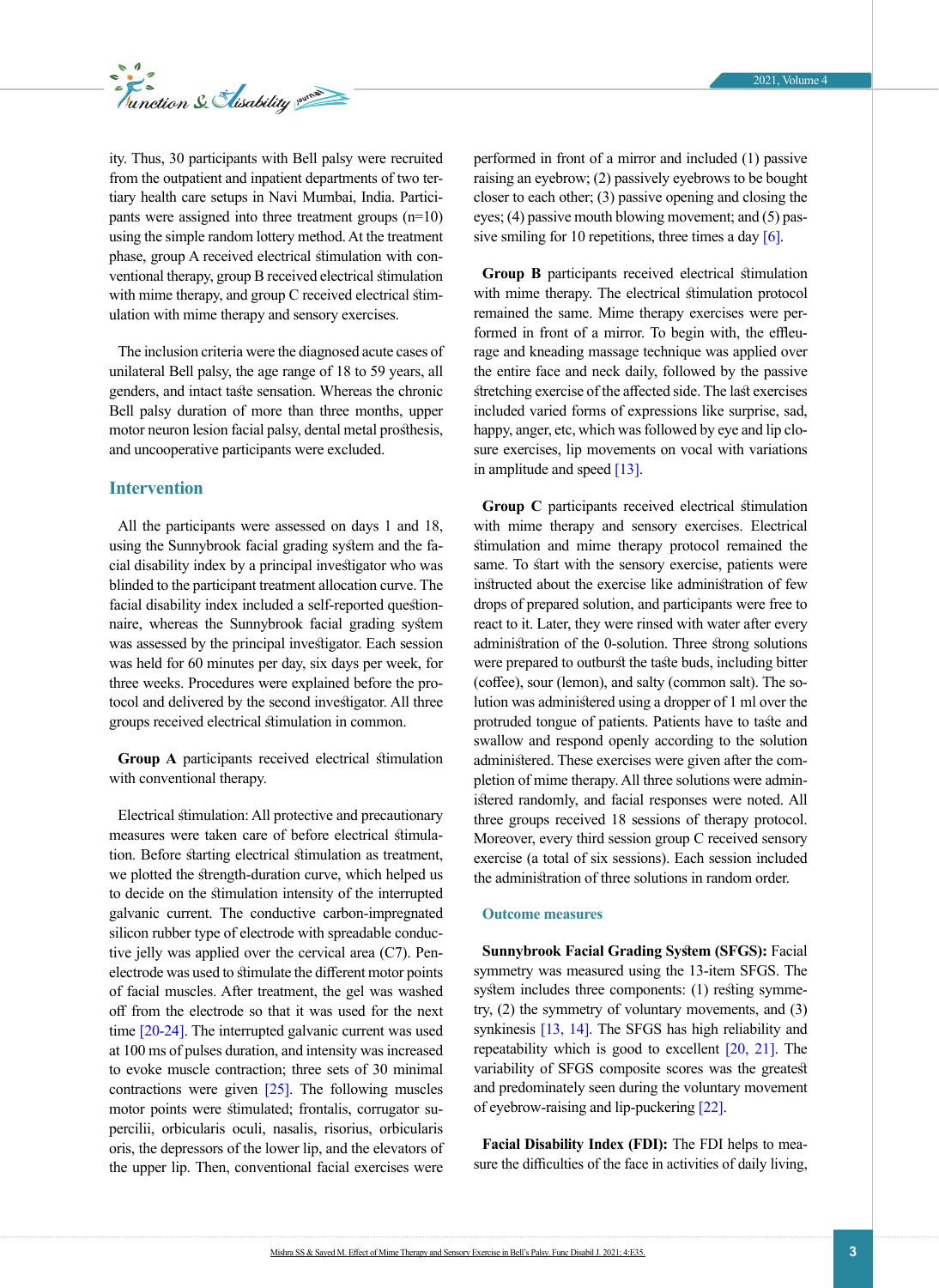

such as eating, drinking, and communicating. It represents the relationship between impairments, disability, and psychosocial status and also focuses on the disability of individuals with disorders of the facial motor system [26].

#### **Statistical analysis**

The obtained data were analyzed using the SPSS v. 24. First, the normality of the data was computed using the Shapiro-Wilk test. For normally distributed data, the paired t test was carried out and for data that did not follow a normal distribution, the Wilcoxon signed-rank test was used for analysis. The significance level was considered as 0.05.

#### **Results**

There were 30 Bell palsy patients, including 11 males and 19 females who were enrolled in the study. Besides, 17 patients had left side affected and 13 had right side affected; all patients completed 18 therapy sessions [\(Table 1\)](#page-3-0).

The intragroup pre-post comparison of electrical stimulation with conventional therapy showed statistically significant improvements in FDI physical component (Mean $\pm$ SD diff: 23.55 $\pm$ 2.5; t=-6.28; and P=0.001), SFGS resting symmetry (Mean±SD diff: 6±3.76; t=3.67; and P=0.001), SFGS voluntary movement (Mean±SD diff:  $43.8\pm 6.65$ ;  $t=10.84$ ; P=0.05), and SFGS somposite score (Mean $\pm$ SD diff: 51 $\pm$ 8.8; t=10.16; and P=0.001) [\(Table 2\)](#page-4-0).

The intragroup pre-post comparison of electrical stimulation with mime therapy showed statistically significant improvements in FDI physical component (Mean $\pm$ SD diff: 25.3 $\pm$ 5.48; t=-6.14; and P=0.001),

FDI social component (Mean $\pm$ SD diff: 1.2 $\pm$ 1; t= -1.15; and P=0.02), SFGS resting symmetry (Mean±SD diff:  $11\pm0.23$ ;  $t=8.82$ ; and P=0.001), SFGS voluntary movement (Mean±SD diff: 50.4±15.14; t=8.20; and P=0.05), and SFGS composite score (Mean±SD diff: 61.4±16.24;  $t=9.19$ ; and  $P=0.001$ ) [\(Table 3\)](#page-4-1).

The intragroup pre-post comparison of electrical stimulation with mime therapy and sensory exercise showed statistically significant improvements in FDI physical component (Mean $\pm$ SD diff: 24.5 $\pm$ 2.9; t= -2.39; and P=0.04), FDI social component (Mean±SD diff: 5.6 $\pm$ 3.69;  $t$  = -2.94; and P=0.01), SFGS resting symmetry (Mean±SD diff: 6.5±0.38; t=2.51, and P=0.03), SFGS voluntary movement (Mean±SD diff: 44±5.35; t=3.74, and P=0.001), and SFGS composite score (Mean±SD diff:  $50.5 \pm 5.7$ ;  $t=3.57$ ;  $P=0.001$ ) [\(Table 4\)](#page-4-2).

Intergroup analysis showed statistically significant improvements between groups in FDI physical component  $(x=10.408$  and  $P=0.005$ ), FDI social component (F=10.015 and P=0.001), SFGS resting symmetry (F=2.36 and P=0.051), SFGS voluntary movement  $(F=13.49$  and P=0.0001), and composite score  $(F=11.70$ and P=0.0001) [\(Table 5\)](#page-5-0).

Furthermore, post hoc tests showed a statistical difference among all three groups: group A (electrical stimulation with conventional therapy), group B (electrical stimulation with mime therapy), and group C (electrical stimulation with mime therapy and sensory exercise). Compared with other groups, group B showed a significant difference in FDI physical component, whereas group C showed a significant difference in the FDI social

| <b>Variables</b>              |                          | Group A <sup>a</sup> | Group $B^b$     | Group C <sup>c</sup> |
|-------------------------------|--------------------------|----------------------|-----------------|----------------------|
| Age, years (Mean±SD)          |                          | 39.2±8.21            | 32.5±9.21       | 34.5±10.99           |
|                               | Duration, days (Mean±SD) |                      | $27.9 \pm 3.24$ | 27.9±3.81            |
|                               | Male (11)                | 4                    | 4               | 3                    |
| Gender (No.)                  | Female (19)              | 6                    | 6               | 7                    |
|                               | Total (30)               | 10                   | 10              | 10                   |
| Clinical attribute:           | Left (17)                | 3                    | 6               | 8                    |
| Affected side (No.)           | <b>Right (13)</b>        | $\overline{7}$       | $\overline{4}$  | $\overline{2}$       |
| Total session completed (No.) |                          | 18                   | 18              | 18                   |

#### <span id="page-3-0"></span>**Table 1.** Demographic data of the patients

#### SD: Standard deviation;

<sup>a</sup> Group A: Electrical stimulation with conventional therapy; <sup>b</sup> Group B: Electrical stimulation with mime therapy; <sup>c</sup> Group C: Electrical stimulation with mime therapy and sensory exercise.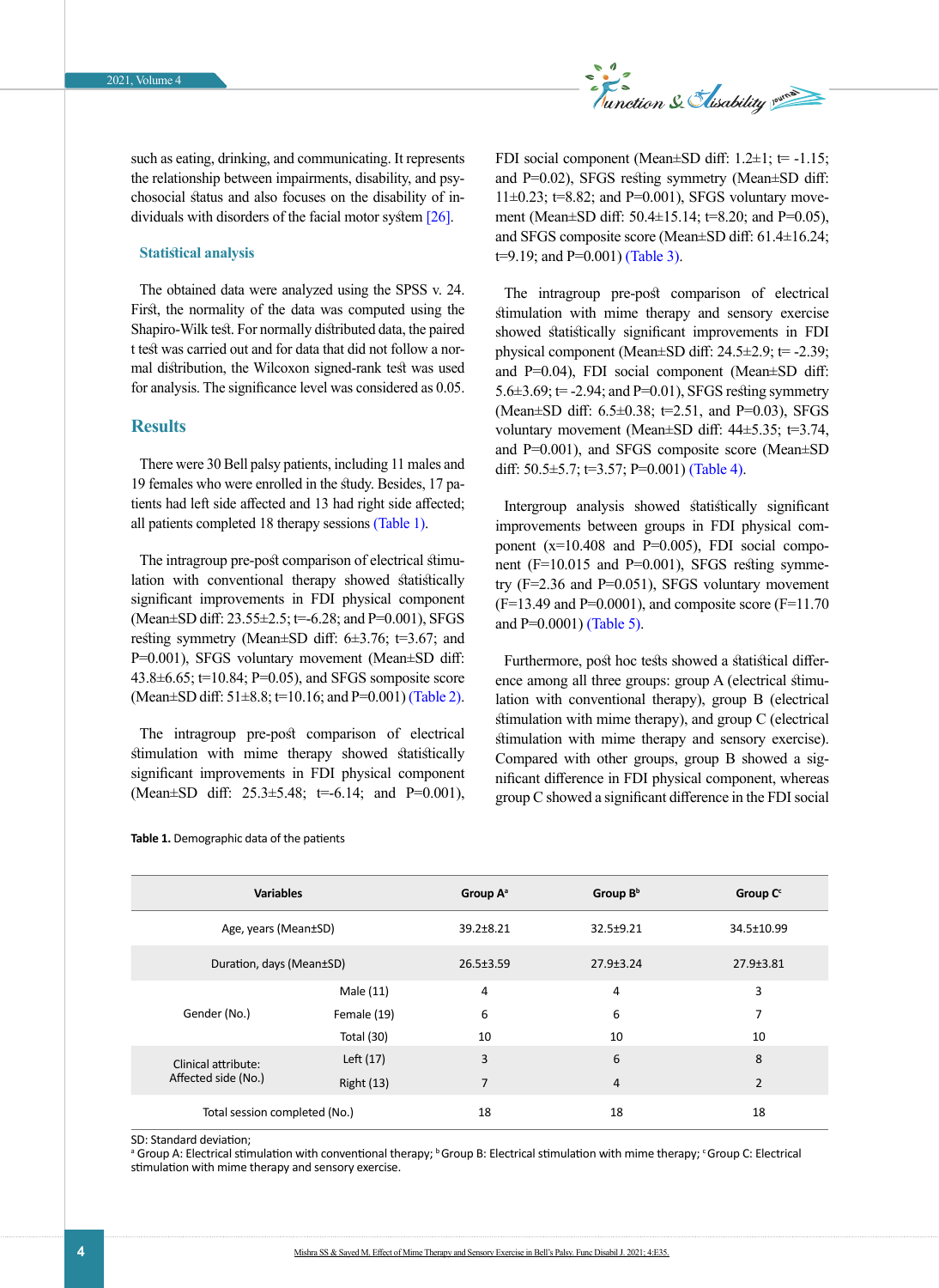EX

#### <span id="page-4-0"></span>**Table 2.** Intragroup comparison of FDI and SFGS scores of patients in group A

| <b>Group A</b>                            | <b>Pre</b> <sup>a</sup> | Post <sup>a</sup> | <b>Mean Diff±SD</b> | T        | P      |
|-------------------------------------------|-------------------------|-------------------|---------------------|----------|--------|
| FDI: Physical component                   | 78.75±19.44             | 102.30±16.84      | $23.55 \pm 2.5$     | $-6.28$  | 0.0001 |
| FDI: Social component                     | 46.80±13.20             | 47.60±17.32       | $0.8 + 4.12$        | $-0.09$  | 0.92   |
| SFGS: Resting symmetry                    | $14.00 \pm 2.10$        | $8.00 + 5.86$     | 6±3.76              | 3.67     | 0.0001 |
| SFGS: Symmetry of voluntary move-<br>ment | 27.60±9.32              | 71.20±15.97       | $43.8 \pm 6.65$     | $-10.84$ | 0.0001 |
| SFGS: Composite score                     | 13.60±10.49             | 65.20±19.29       | $51 + 8.8$          | $-10.16$ | 0.0001 |

<sup>a</sup>The values are reported as Mean±SD.

#### <span id="page-4-1"></span>**Table 3.** Intragroup comparison of FDI and SFGS scores of patients in Group B

| Group B                                   | <b>Pre</b> <sup>a</sup> | Post <sup>a</sup> | <b>Mean Diff±SD</b> | т       | P      |
|-------------------------------------------|-------------------------|-------------------|---------------------|---------|--------|
| FDI: Physical<br>component                | 75.90±14.15             | $101.20 \pm 8.67$ | $25.3 + 5.48$       | $-6.14$ | 0.0001 |
| <b>FDI: Social</b><br>component           | 37.60±3.86              | 38.80±4.23        | $1.2 \pm 1.0$       | $-1.15$ | 0.02   |
| SFGS: Resting symmetry                    | $12.50 \pm 3.53$        | 86.10±11.58       | $11+0.23$           | 8.82    | 0.0001 |
| SFGS: Symmetry of voluntary move-<br>ment | 37.20±25.01             | 87.60±9.87        | $50.4 \pm 15.14$    | $-8.20$ | 0.0001 |
| SFGS: Composite score                     | 37.60±3.86              | 86.10±11.58       | 61.4±16.24          | $-9.19$ | 0.0001 |

<sup>a</sup>The values are reported as Mean±SD.

#### <span id="page-4-2"></span>**Table 4.** Intragroup comparison of FDI and SFGS scores of patients in group C

| <b>Group C</b>                          | <b>Pre</b> <sup>a</sup> | Post <sup>a</sup> | <b>Mean Diff±SD</b> | Т       | P      |
|-----------------------------------------|-------------------------|-------------------|---------------------|---------|--------|
| FDI: Physical component                 | 78.65±23.91             | 103.00±23.62      | $24.5 + 2.9$        | $-2.39$ | 0.04   |
| FDI: Social component                   | $35.60 \pm 6.38$        | $41.20 \pm 2.69$  | $5.6 \pm 3.69$      | $-2.94$ | 0.01   |
| SFGS: Resting symmetry                  | 10.50±4.97              | $4.00 + 4.59$     | $6.5 \pm 0.38$      | 2.51    | 0.03   |
| SFGS: Symmetry of voluntary<br>movement | 36.40±21.61             | 80.40±16.26       | $44+5.35$           | $-3.74$ | 0.0001 |
| SFGS: Composite score                   | 25.90±25.80             | 76.40±20.01       | $50.5 \pm 5.7$      | $-3.57$ | 0.0001 |

<sup>a</sup>The values are reported as Mean±SD.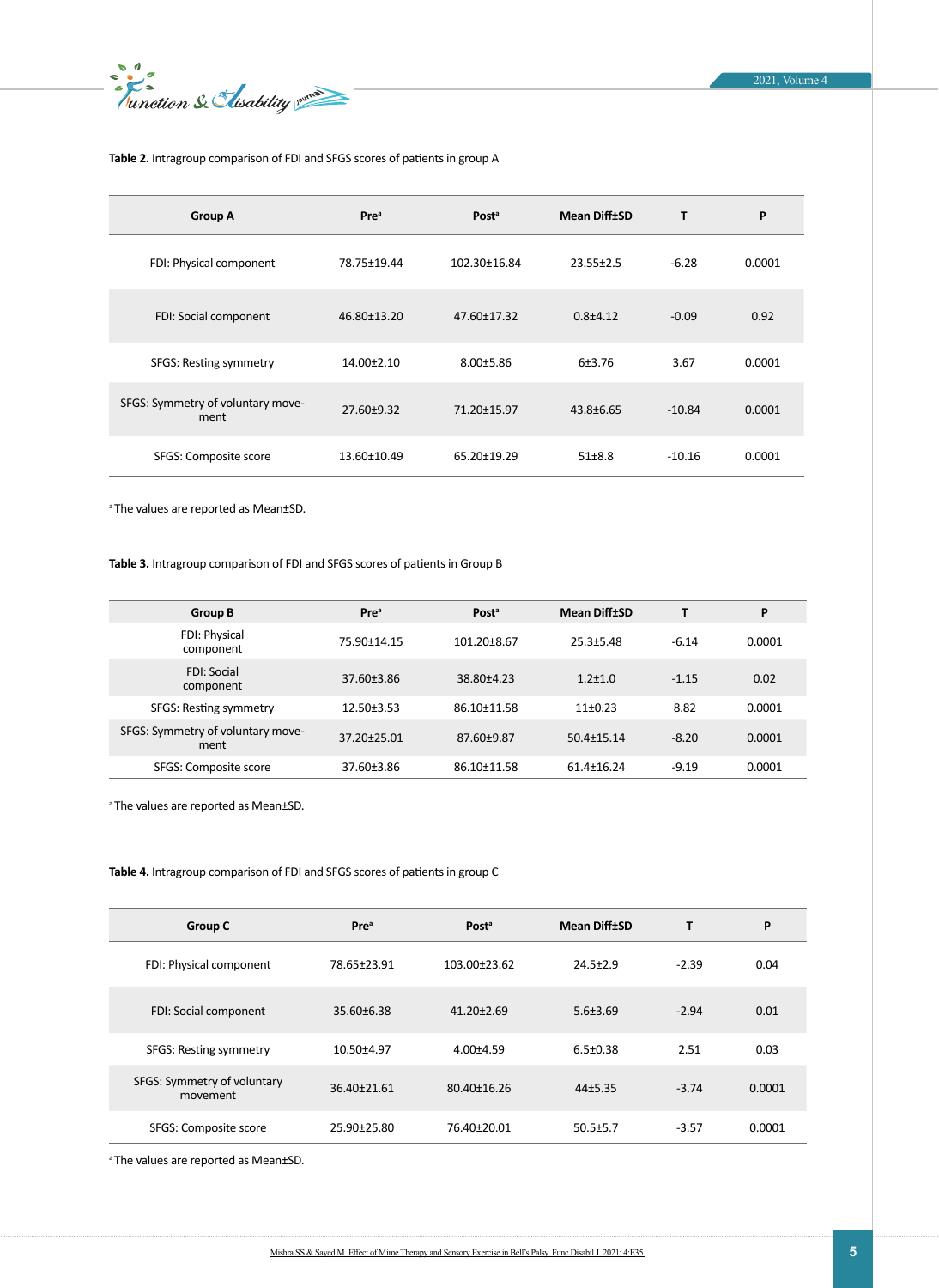

| <b>Outcome Variables</b>                        | <b>Mean</b> tSD | X/F     | P      |
|-------------------------------------------------|-----------------|---------|--------|
| Difference FDI: Physical component              | 24.43±5.38      | 10.408# | 0.0001 |
| Difference FDI: Social component                | $2.53 \pm 0.99$ | 10.015  | 0.0001 |
| Difference SFGS: Resting symmetry               | $7.83 \pm 0.73$ | 13.490  | 0.0001 |
| Difference SFGS: Symmetry of voluntary movement | 46.06±0.81      | 2.362   | 0.05   |
| Difference SFGS: Composite score                | $54.3 + 4.17$   | 11.700  | 0.0001 |

<span id="page-5-0"></span>**Table 5.** Intergroup analysis on FDI and SFGS using ANOVA and Kruskal-Wallis Tests between group A, group B, and group C

# X value.

component and all three domains of SFGS, compared with groups B and A [\(Table 6\)](#page-5-1).

#### **Discussion**

The present study aimed to evaluate the effectiveness of mime therapy with conventional therapy and sensory exercises on facial symmetry and functional abilities among Bell palsy patients. The improvement in group A participants who received electrical stimulation with conventional therapy could be because whenever external electrical stimulus excites the axon at a given point between the motor neuron and the muscle, a pair of action potentials are produced and travel in both the orthodromic and antidromic directions producing muscle contraction, thereby, decreasing muscle atrophy and improving muscle force [\[27,](#page-8-1) [28\].](#page-8-2) Electrical stimulation with appropriate parameters causes metabolic and mechanical changes in the motor units of the muscles [29] and gives rise to muscle contractions by the depolarization of nerve fibers that influence muscle activation, the prevention of atrophy, and retraining. When a pathology of facial muscles exists, electrically induced excitation of the sensory fibers of the trigeminal nerve afferent fiber facilitates adaptation of denervated facial nerve motor fibers. Reinnervation through both trigeminal nerve adap-

<span id="page-5-1"></span>**Table 6.** Intergroup comparison of FDI and SFGS using Post Hoc Test between group A, group B, and group C

| <b>Outcome Variables</b>                        | <b>Groups</b> |         | <b>Mean</b> <sup>+</sup> SD | P      |
|-------------------------------------------------|---------------|---------|-----------------------------|--------|
|                                                 |               | Group B | $-9.21 \pm 11.81$           | 0.05   |
| Difference FDI: Physical component              | Group A       | Group C | 15.46±11.81                 | 0.03   |
|                                                 | Group B       | Group C | 24.67±11.81                 | 0.04   |
|                                                 |               | Group B | $-0.20 \pm 0.54$            | 0.02   |
| Difference FDI: Social component                | Group A       | Group C | $2.00 \pm 0.54$             | 0.0001 |
|                                                 | Group B       | Group C | $2.20 \pm 0.54$             | 0.0001 |
|                                                 |               | Group B | $1.00 \pm 0.58$             | 0.02   |
| Difference SFGS: Resting symmetry               | Group A       | Group C | $3.00 \pm 0.58$             | 0.0001 |
|                                                 | Group B       | Group C | $2.00 \pm 0.58$             | 0.0001 |
|                                                 |               | Group B | $0.30 \pm 0.42$             | 0.05   |
| Difference SFGS: Symmetry of voluntary movement | Group A       | Group C | $1.00 \pm 0.42$             | 0.04   |
|                                                 | Group B       | Group C | $0.70 \pm 0.42$             | 0.05   |
|                                                 |               | Group B | $-17.49 \pm 5.67$           | 0.01   |
| Difference SFGS: Composite score                | Group A       | Group C | $9.56 \pm 5.67$             | 0.02   |
|                                                 | Group B       | Group C | 27.05±5.67                  | 0.0001 |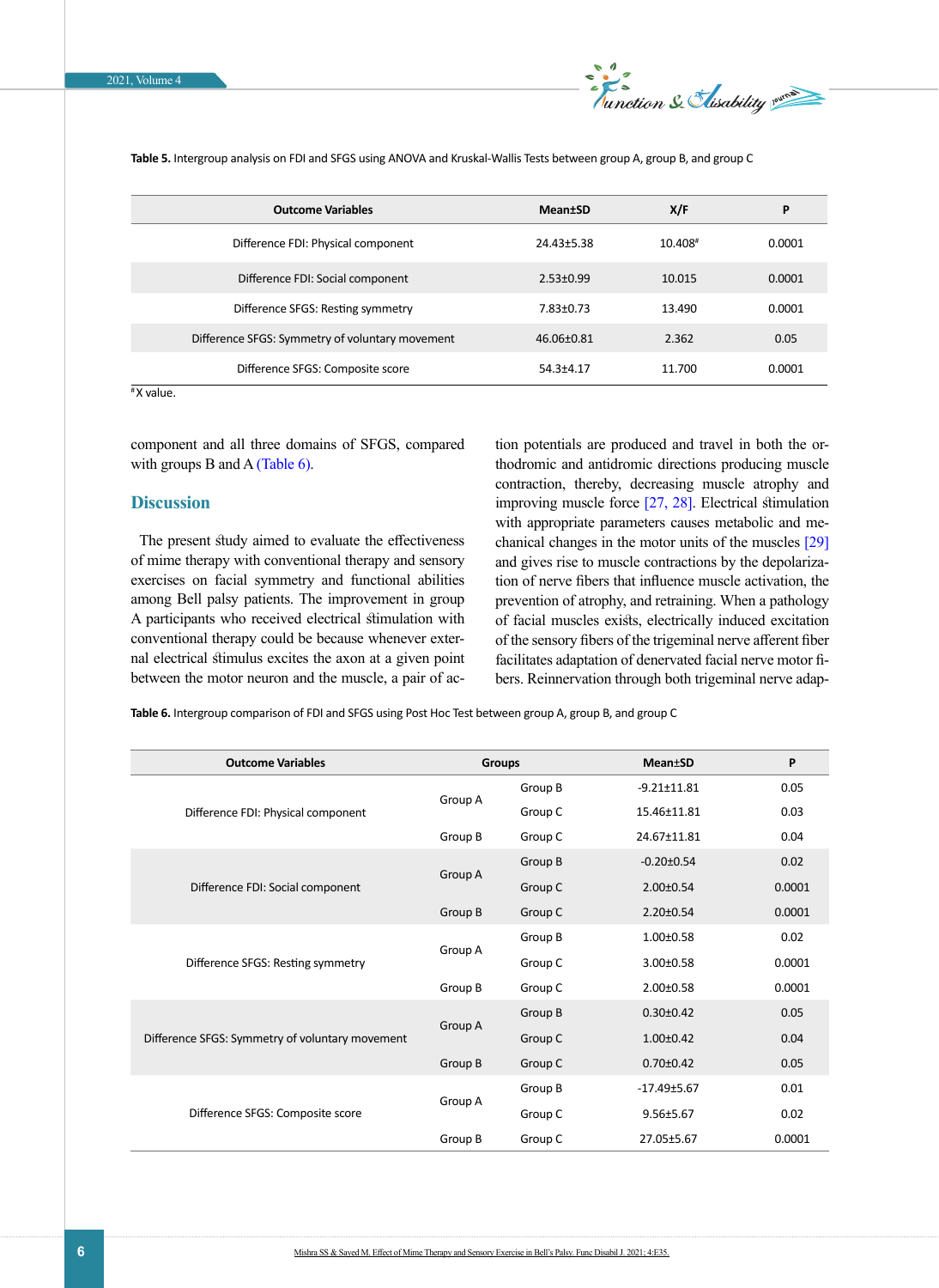

tation and facial nerve adaptation increases the potential of the patient to generate more volitional muscle force and shorten motor conduction latency. A similar result was obtained by Targan et al. where long-term electrical stimulation showed good motor recovery and the improvement of clinical residuals in patients with unresolved facial nerve palsy.

Facial conventional exercises like smiling, frowning, etc are the passive faciliatory type of exercises that helps in regaining and restoring lost muscle function by performing all facial activities of daily living multiple times. The voluntary activation of facial muscles with passive facilitation when performed in front of a mirror improves facial muscles' function by the principle of feedback knowledge of performance and result. Similar results were obtained by Bulstrode et al. who stated that conventional exercise helps in improving facial symmetry and muscle function in chronic Bell palsy patients [\[30\]](#page-8-3).

The improvement in group B participants who received mime therapy along with electrical stimulation could be because that mime therapy involves facial massage, stretching, and mime exercises, which are based on expressions like happy, sad, angry, surprise, etc, which are a part of an individual's daily routine with regards to facial activities. These exercises help in facial rehabilitation that illustrates neural plasticity of the facial neuromotor system where new roles are adopted by diminishing abnormal movement patterns and reestablishing symmetrical muscle activity control for intended facial actions  $[31]$ . Few studies indicate that mime therapy reduces facial asymmetry both at rest and during voluntary movements, thereby, reducing synkinesis [\[32\]](#page-8-4). Also, mime exercises are associated with emotional control that is interlinked with the activation of the thalamus, globus pallidus, and reticular system. Whenever these exercises are performed, they activate the reticular system that adds to the muscle control, thereby, reduce synkinesis [\[33\].](#page-8-5) Performing these facial exercises causes a constant increase in muscle tension followed by bilateral relaxation that improves facial circulation [\[12,](#page-7-4) [19\]](#page-7-7) and also coordination between the two halves of the face, which enables them to display facial movements and emotions in a symmetrical form [\[12\]](#page-7-4).

The improvement in group C patients who received sensory exercise along with mime therapy and electrical stimulation could be because of the application of the gustatory chemical stimulus. The quality of the solution activates taste receptors that activate brainstem gustatory reflex that assesses the hedonics values and results in facial motor coordinated contraction response. Common motor coordinated contraction responses seen were as follows: salty solution led to the uplift of the eyebrow, slight closure of eye, pursue of lips, and budging of cheeks. The sour solution caused the frowning of the eyebrow, tight closure of the eye, tight jaw muscles, and smacking of lips. Whereas the bitter solution led to the popping of eyes, tugging of the chin, and after swallowing widening on oral musculature with flat and protruded out tongue. Studies have shown that varied taste stimuli causing an increase in facial blood flow was controlled by the adrenergic vasoconstrictor nerve; this goes in hand with our study as flushing response appreciated when solutions were applied [34]. For example, bitter tea causes vasoconstriction in the nose, the mechanism of which is explained in terms of the nose's high quantities of arteriovenous anastomoses controlled by adrenergic vasoconstrictor nerves. Previous studies have also noted sympathetic vasoconstrictor activity in the forehead and cheek [\[35\]](#page-8-6). Besides, sour and salty stimuli could increase skin blood flow via the parasympathetic vasodilator reflex.

At the time of intergroup analysis, there was a significant improvement in group C, followed by group B and group A. This could be because electrical stimulation and its therapeutic effects remain the same for the three groups. In addition, the other two groups received mime therapy, which helped in restoring facial function and facial activities of daily living as it is associated with the emotional center of the central nervous system. To add on, group C also received sensory exercise that activated brainstem gustatory reflex resulting in reflexive facial motor coordinated response, that enhanced symmetrical facial expressions. Also, these exercises as based on taste receptor which is more associated with the emotional center of the brain, thereby, maximize facial movements and coordination. Our study did not consider a pharmacological treatment, which is a limitation of the study.

## **Conclusion**

The present study concluded that all three treatment protocols showed significant improvement in facial muscle function and recovery. However, a combination of mime therapy and electrical stimulation along with sensory exercises showed maximum benefit to improve facial function and reduce facial synkinesis in Bell palsy individuals. Hence, sensory exercises are recommended as an adjunct to electrical stimulation and mime therapy for the line of treatment for individuals with Bell palsy.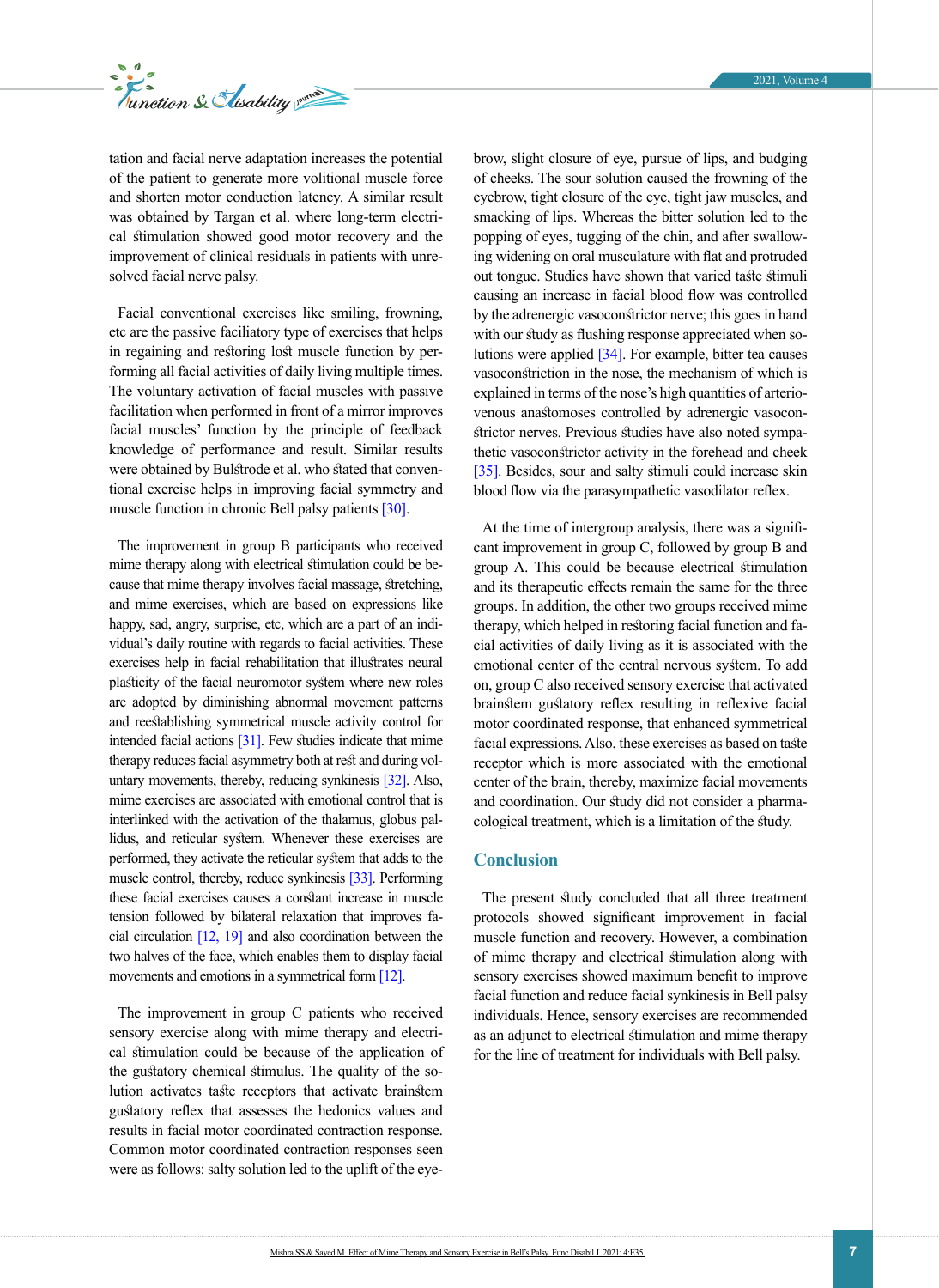

### **Ethical Considerations**

**Compliance with ethical guidelines**

Ethical approval was obtained from the Institutional Ethical Review Board Committee (N-EC/2019/ SC/04/69). Also, each participant signed a written informed consent before the commencement of the comparative experimental study.

#### **Funding**

The paper was extracted from a research project of First author at the MGM College of Physiotherapy, Navi Mumbai, Affiliated to Maharashtra University of Health Sciences MUHS Nasik, Maharashtra, India.

#### **Authors' contributions**

Conceptualization, supervision, methodology: Siddharth S Mishra; Data collection, investigation, writing- original draft, funding acquisition, resources: Both authors.

#### **Conflict of interest**

The authors declared no conflict of interests.

#### **Acknowledgments**

We want to thank the Hospital Management Students' Interns, faculty, and patients for their support and cooperation in completing the study.

#### **References**

- <span id="page-7-0"></span>[1] Chaurasia BD. BD chaurasia's human anatomy: Regional and applied dissection and clinical. New Delhi: CBS Publishers and Distributors Pvt Ltd; 2013. [https://books.google.com/](https://books.google.com/books?id=Dop-oAEACAAJ&dq=Human+Anatomy+Regional+And+Applied+Dissection&hl=fa&sa=X&ved=2ahUKEwi2oM-eo9jxAhWOi1wKHRMUBUwQ6AEwAXoECAoQAQ) [books?id=Dop-oAEACAAJ&dq](https://books.google.com/books?id=Dop-oAEACAAJ&dq=Human+Anatomy+Regional+And+Applied+Dissection&hl=fa&sa=X&ved=2ahUKEwi2oM-eo9jxAhWOi1wKHRMUBUwQ6AEwAXoECAoQAQ)
- <span id="page-7-1"></span>[2] Yanagihara N. Incidence of Bell's palsy. Ann Otol Rhinol Laryngol Suppl. 1998; 137:3-4. [[DOI:10.1177/00034894880976s301](https://doi.org/10.1177/00034894880976s301)] [[PMID](https://pubmed.ncbi.nlm.nih.gov/3144231/)]
- <span id="page-7-2"></span>[3] Myers EN, De Diego JI, Prim MP, Madero R, Gavil\$aan J. Seasonal patterns of idiopathic facial paralysis: A 16-year study. Otolaryngol Head Neck Surg. 1999; 120(2):269-71. [[DOI:10.1016/S0194-](https://doi.org/10.1016/S0194-5998(99)70418-3) [5998\(99\)70418-3](https://doi.org/10.1016/S0194-5998(99)70418-3)] [[PMID](https://pubmed.ncbi.nlm.nih.gov/9949364/)]
- [4] Khedr EM, Fawi G, Abbas MAA, El-Fetoh NA, Zaki AF, Gamea A. Prevalance of Bell's palsy in Qena Governorate, Egypt. Neurol Res. 2016; 38(8):663-8. [\[DOI:10.1080/01616412.2016.1190121](https://doi.org/10.1080/01616412.2016.1190121)] [\[PMID\]](https://www.ncbi.nlm.nih.gov/pubmed/27238882)
- [5] Adour KK, Byl FM, Hilsinger Jr RL, Kahn ZM, Sheldon MI. The true nature of Bell's palsy: Analysis of 1,000 consecutive

patients. Laryngoscope. 1978; 88(5):787-801. [\[DOI:10.1002/](https://doi.org/10.1002/lary.1978.88.5.787) [lary.1978.88.5.787\]](https://doi.org/10.1002/lary.1978.88.5.787) [[PMID](https://www.ncbi.nlm.nih.gov/pubmed/642672)]

- <span id="page-7-3"></span>[6] Ahmed A. When is facial paralysis Bell palsy? Current diagnosis and treatment. Cleve Clin J Med. 2005; 72(5):398-401. [[PMID](https://www.ncbi.nlm.nih.gov/pubmed/15929453)]
- [7] Linder TE, Abdelkafy W, Cavero-Vanek S. The management of peripheral facial nerve palsy: "paresis" versus "paralysis" and sources of ambiguity in study designs. Otol Neurotol. 2010; 31(2):319-27. [[DOI:10.1097/MAO.0b013e3181cabd90](https://doi.org/10.1097/MAO.0b013e3181cabd90)] [\[PMID\]](https://www.ncbi.nlm.nih.gov/pubmed/20009779)
- [8] Tiemstra JD, Khatkhate N. Bell's palsy: Diagnosis and management. Am Fam Physician. 2007; 76(7):997-1002. [https://](https://www.aafp.org/afp/2007/1001/p997.html) [www.aafp.org/afp/2007/1001/p997.html](https://www.aafp.org/afp/2007/1001/p997.html)
- [9] Tuncay F, Borman P, Taşer B, Ünlü I, Samim E. Role of electrical stimulation added to conventional therapy in patients with idiopathic facial (Bell) palsy. Am J Phys Med Rehabil. 2015; 94(3):222-8. [[DOI:10.1097/PHM.0000000000000171](https://doi.org/10.1097/PHM.0000000000000171)] [\[PMID\]](https://www.ncbi.nlm.nih.gov/pubmed/25171666)
- [10] Quinn R, Cramp F. The efficacy of electrotherapy for Bell's palsy: A systemic review. Phys Ther Rev. 2003; 8(3):151-64. [[DOI:10.117](https://doi.org/10.1179/108331903225002470) [9/108331903225002470\]](https://doi.org/10.1179/108331903225002470)
- [11] Li P, Qiu T, Qin C. Efficacy of acupuncture for Bell's palsy: A systematic review and meta-analysis of randomized controlled trials. PLoS One. 2015; 10(5):e0121880. [[DOI:10.1371/journal.](https://doi.org/10.1371/journal.pone.0121880) [pone.0121880](https://doi.org/10.1371/journal.pone.0121880)] [\[PMID\]](https://www.ncbi.nlm.nih.gov/pubmed/25974022) [\[PMCID](http://www.ncbi.nlm.nih.gov/pmc/articles/PMC4431843)]
- <span id="page-7-4"></span>[12] Beurskens CHG, Devriese PP, Van Heiningen I, Oostendorp RAB. The use of mime therapy as a rehabilitation method for patients with facial nerve paresis. Int J Ther Rehabil. 2004; 11(5):206-10. [[DOI:10.12968/ijtr.2004.11.5.13340\]](https://doi.org/10.12968/ijtr.2004.11.5.13340)
- <span id="page-7-5"></span>[13] Beurskens CHG, Heymans PG. Mime therapy improves facial symmetry in people with long-term facial nerve paresis: A randomised controlled trial. Aust J Physiother. 2006; 52(3):177-83. [[DOI:10.1016/S0004-9514\(06\)70026-5](https://doi.org/10.1016/S0004-9514(06)70026-5)] [[PMID](https://pubmed.ncbi.nlm.nih.gov/16942452/)]
- <span id="page-7-9"></span>[14] Gopi M, Megha S, Vyas N. Comparison of the effect of mime therapy versus convetional therapy on the sunnybrook facial grading system in patients with acute bell's palsy. Int J Med Res Health Sci. 2014; 3(1):133-6. [[DOI:10.5958/j.2319-5886.3.1.026](https://doi.org/10.5958/j.2319-5886.3.1.026)]
- [15] Beurskens CHG, Heymans PG. Positive effects of mime therapy on sequelae of facial paralysis: Stiffness, lip mobility, and social and physical aspects of facial disability. Otol Neurotol. 2003; 24(4):677-81. [[DOI:10.1097/00129492-200307000-00024\]](https://doi.org/10.1097/00129492-200307000-00024) [[PMID](https://www.ncbi.nlm.nih.gov/pubmed/12851564)]
- <span id="page-7-6"></span>[16] Guyton AC. Structure and function of the nervous system. Philadelphia: Saunders; 1972. [https://books.google.com/](https://books.google.com/books?id=2tJqAAAAMAAJ&dq=Structure%20and%20function%20of%20the%20nervous%20system&source=gbs_book_other_versions) [books?id=2tJqAAAAMAAJ&dq](https://books.google.com/books?id=2tJqAAAAMAAJ&dq=Structure%20and%20function%20of%20the%20nervous%20system&source=gbs_book_other_versions)
- [17] Rood MS. Neurophysiological reactions as a basis for physical therapy. Phys Ther Rev. 1954; 34(9):444-9. [[DOI:10.1093/](https://doi.org/10.1093/ptj/34.9.444) [ptj/34.9.444\]](https://doi.org/10.1093/ptj/34.9.444) [[PMID](https://www.ncbi.nlm.nih.gov/pubmed/13194374)]
- [18] Rood M. The use of sensory receptors to activate, facilitate and inhibit motor response, automatic and somatic, in developmental sequence. In: Sattely C, editor. Approaches to the Treatment of Patients with Neuromuscular Dysfunction. Dubuque: Wm. C. Brown; 1962. [https://books.google.com/](https://books.google.com/books?id=NElGPAAACAAJ&dq=Approaches+to+the+treatment+of+patients+with+neuromuscular+dysfunction&hl=fa&sa=X&ved=2ahUKEwiKrtL5sdjxAhWMYsAKHezVAr0Q6AEwAnoECAMQAQ) [books?id=NElGPAAACAAJ&dq](https://books.google.com/books?id=NElGPAAACAAJ&dq=Approaches+to+the+treatment+of+patients+with+neuromuscular+dysfunction&hl=fa&sa=X&ved=2ahUKEwiKrtL5sdjxAhWMYsAKHezVAr0Q6AEwAnoECAMQAQ)
- <span id="page-7-7"></span>[19] Kashima H, Hamada Y, Hayashi N. Palatability of tastes is associated with facial circulatory responses. Chem Senses. 2014: 39(3):243-8. [[DOI:10.1093/chemse/bjt074](https://doi.org/10.1093/chemse/bjt074)] [\[PMID\]](https://www.ncbi.nlm.nih.gov/pubmed/24391145)
- <span id="page-7-8"></span>[20] Hu WL, Ross B, Nedzelski J. Reliability of the Sunnybrook Facial Grading System by novice users. J Otolaryngol. 2001; 30(4):208-11. [\[PMID\]](https://www.ncbi.nlm.nih.gov/pubmed/11771031)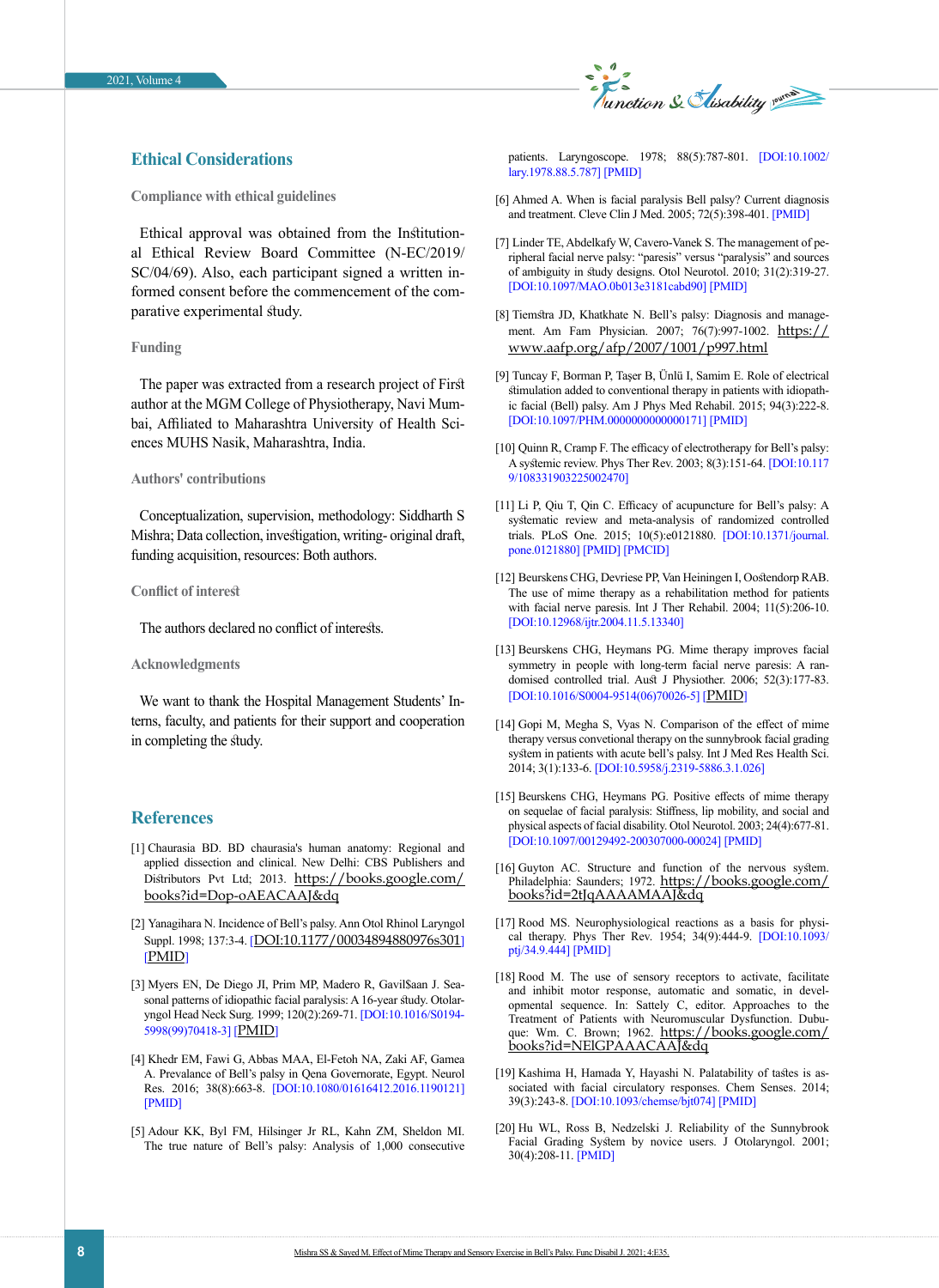unction & Elisability

- [21] Kanerva M, Poussa T, Pitkäranta A. Sunnybrook and house-brackmann facial grading system: Intrarater repeatability and inter-rater agreement. Otolaryngol Head Neck Surg. 2006; 135(6):865-71. [[DOI:10.1016/j.otohns.2006.05.748\]](https://doi.org/10.1016/j.otohns.2006.05.748) [[PMID](https://www.ncbi.nlm.nih.gov/pubmed/17141075)]
- <span id="page-8-0"></span>[22] Neely JG, Cherian NG, Dickerson CB, Nedzelski JM. Sunnybrook facial grading system: Reliability and criteria for grading. Laryngoscope. 2010; 120(5):1038-45. [\[DOI:10.1002/lary.20868](https://doi.org/10.1002/lary.20868)] [[PMID](https://www.ncbi.nlm.nih.gov/pubmed/20422701)]
- [23] Vanswearingen JM, Brach JS. The Facial Disability Index: Reliability and validity of a disability assessment instrument for disorders of the facial neuromuscular system. Phys Ther. 1996; 76(12):1288-89. [\[DOI:10.1093/ptj/76.12.1288\]](https://doi.org/10.1093/ptj/76.12.1288) [\[PMID](https://www.ncbi.nlm.nih.gov/pubmed/8959998)]
- [24] Robertson V, Low JA, Ward A, Reed A. Electrotherapy explained principles and practice. 4<sup>th</sup> ed. New Delhi: Elsevier, A Division of Reed Elsevier India Pvt. Limited; 2008. https://books.google.com/ books?id=b5W3tQEACAAJ&dq
- [25] Mosforth J, Taverner D. Physiotherapy for Bell's palsy. Br Med J. 1958; 2(5097):675-7. [\[DOI:10.1136/bmj.2.5097.675](https://doi.org/10.1136/bmj.2.5097.675)] [[PMID](https://www.ncbi.nlm.nih.gov/pubmed/13572865)] [[PMCID\]](http://www.ncbi.nlm.nih.gov/pmc/articles/PMC2026410)
- [26] Alakram P, Puckree T. Effects of electrical stimulation on House-Brackmann scores in early Bell's palsy. Physiother Theory Pract. 2010; 26(3):160-6. [\[DOI:10.3109/09593980902886339\]](https://doi.org/10.3109/09593980902886339) [[PMID](https://www.ncbi.nlm.nih.gov/pubmed/20331372)]
- <span id="page-8-1"></span>[27] Ahmad SJ, Rather AH. A prospective study of physical therapy in facial nerve paralysis: Experience at a multispeciality hospital of Kashmir. JMS SKIMS. 2012; 15(2):145-8. [\[DOI:10.33883/jms.](https://doi.org/10.33883/jms.v15i2.151) [v15i2.151\]](https://doi.org/10.33883/jms.v15i2.151)
- <span id="page-8-2"></span>[28] Shafshak TS. The treatment of facial palsy from the point of view of physcial and rehabilitation medicine. Eura Medicophys. 2006; 42(1):41-7. [[PMID](https://pubmed.ncbi.nlm.nih.gov/16565685/)]
- [29] Farragher D, Kidd GL, Tallis R. Eutrophic electrical stimulation for Bell's palsy. Clin Rehabil. 1987; 1(4):265-71. [\[DOI:10.1177/02](https://doi.org/10.1177/026921558700100402) [6921558700100402](https://doi.org/10.1177/026921558700100402)]
- <span id="page-8-3"></span>[30] Targan RS, Alon G, Kay SL. Effect of long-term electrical stimulation on motor recovery and improvement of clinical residuals in patients with unresolved facial nerve palsy. Otolaryngol Head Neck Surg. 2000; 122(2):246-52. [[DOI:10.1016/S0194-5998\(00\)70248-8](https://doi.org/10.1016/S0194-5998(00)70248-8)] [[PMID](https://pubmed.ncbi.nlm.nih.gov/10652399/)]
- [31] Bulstrode NW, Harrison DH. The phenomenon of the late recovered Bell's palsy: Treatment options to improve facial symmetry. Plast Reconstr Surg. 2005; 115(6):1466-71. [[DOI:10.1097/01.](https://doi.org/10.1097/01.PRS.0000160265.18780.1C) [PRS.0000160265.18780.1C](https://doi.org/10.1097/01.PRS.0000160265.18780.1C)] [\[PMID\]](https://www.ncbi.nlm.nih.gov/pubmed/15861048)
- <span id="page-8-4"></span>[32] Kumar SBP, Thomas A. Efficacy of mime therapy and conventional therapy versus conventional therapy in improving the facial functions of Bell's Palsy Patients. IJSRR. 2020; 7(1):427-41. [https://](https://www.researchgate.net/publication/340732058_International_Journal_of_Scientific_Research_and_Reviews_Efficacy_of_Mime_Therapy_and_Conventional_Therapy_Versus_Conventional_Therapy_in_Improving_the_Facial_Functions_of_Bell%27s_Palsy_Patients) [www.researchgate.net/publication/340732058](https://www.researchgate.net/publication/340732058_International_Journal_of_Scientific_Research_and_Reviews_Efficacy_of_Mime_Therapy_and_Conventional_Therapy_Versus_Conventional_Therapy_in_Improving_the_Facial_Functions_of_Bell%27s_Palsy_Patients)
- <span id="page-8-5"></span>[33] Pourmomeny AA, Asadi S. Management of synkinesis and asymmetry in facial nerve palsy: A review article. Iran J Otorhinolaryn-gol. 2014; 26(4):251-6. [[DOI:10.22038/IJORL.2014.3216](https://ijorl.mums.ac.ir/article_3216.html)] [[PMID](https://pubmed.ncbi.nlm.nih.gov/25320703/)] [[PMCID](http://www.ncbi.nlm.nih.gov/pmc/articles/pmc4196449/)]
- [34] Devriese PP. Rehabilitation of facial expression ("mime therapy"). Eur Arch Otorhinolaryngol. 1994; S42-3. [\[DOI:10.1007/978-3-642-](https://doi.org/10.1007/978-3-642-85090-5_10) [85090-5\\_10\]](https://doi.org/10.1007/978-3-642-85090-5_10) [[PMID](https://pubmed.ncbi.nlm.nih.gov/10774308/)]
- <span id="page-8-6"></span>[35] Steiner JE, Glaser D. Taste-induced facial expressions in apes and humans. Hum Evol. 1995; 10:97-105. [\[DOI:10.1007/BF02437533\]](https://doi.org/10.1007/BF02437533)